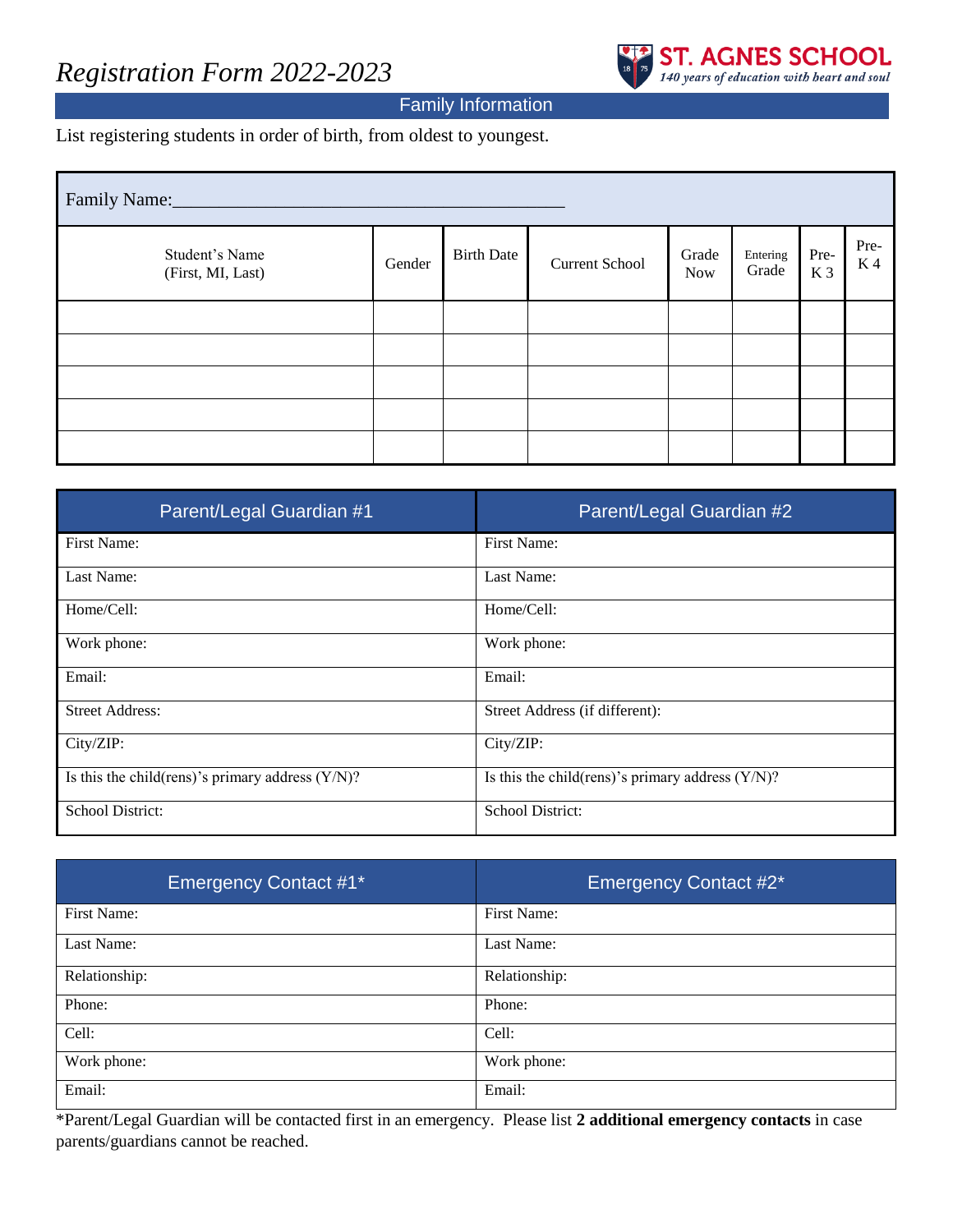

### Demographics Information

St. Agnes School does not discriminate against its applicants, students, and/or their families on the basis of race, color, religion, gender, and/or disability.

| <i>*Child(ren)'s Religion:</i>                                                                                                                                                                      | *Student Race/Ethnicity (Check all that apply):                                                               |
|-----------------------------------------------------------------------------------------------------------------------------------------------------------------------------------------------------|---------------------------------------------------------------------------------------------------------------|
| A Family/Parish Validation Form must be submitted annually<br>to be eligible for Parish-Subsidized Tuition.<br>If you are registered as a member of a Catholic parish, please<br>indicate it below. | $\Box$ Native American/Alaskan Native<br>$\Box$ Asian/Pacific<br>$\Box$ Black<br>$\Box$ White<br>$\Box$ Other |
| <b>Home Parish:</b>                                                                                                                                                                                 | $\Box$ Hispanic<br>$\Box$ Non-Hispanic                                                                        |

### Financial Commitment

Registration Fee Information

### **REGISTRATION FEES per family**

(one fee per FAMILY based on oldest student)

### **Preschool**

Early Registration by March 1st \$50 Registration by May 1st \$75 After May 1st \$100

### **Kindergarten - Grade 6**

Early Registration by March 1st \$100 Registration by May 1st \$125 After May 1st \$150

Registration Fee is due by cash or check at time of Registration.

### Payment Plans and Information

For your convenience, St. Agnes School uses FACTS Tuition Management System (see Page 6) to manage your billing and payment needs. We offer the following payment plan options:

- Annual (1 total payment due July 1)
- Semi-annual (2 equal payments) due July 1 and January 1)
- Quarterly (4 equal payments due the first of July, October, January, and April)
- Monthly (12 payments, due the first of each month starting July 1)

A late fee of \$20 will be assessed on all payments not received within 2 weeks of due date. A \$30 returned check fee or funds unavailable fee will be applied by FACTs as applicable.

*Families in need of Financial Assistance should contact the school office at (585) 226-8500 and apply online via FACTS by April 30th*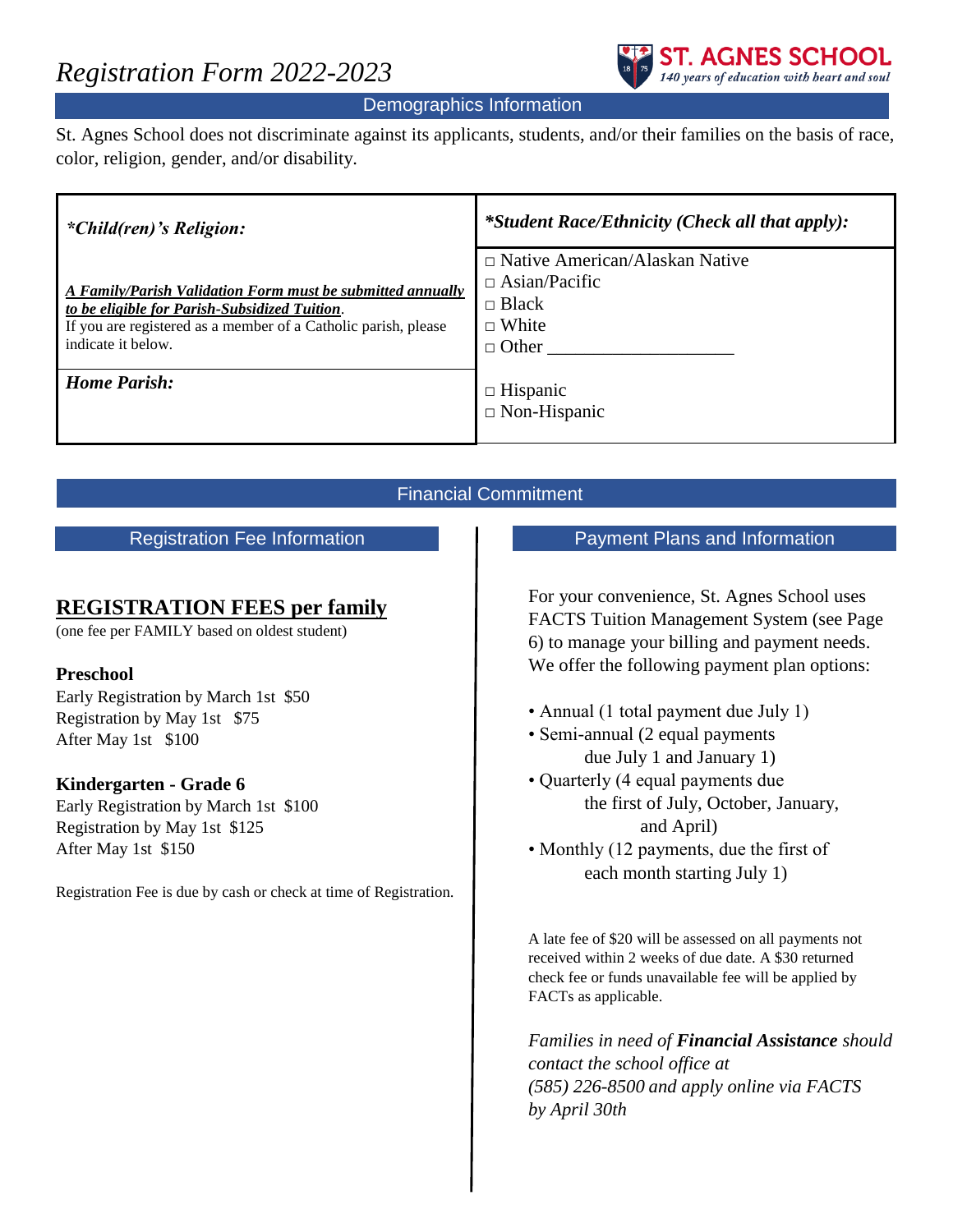

### Fundraising Commitment

A large portion of St. Agnes School's annual operating costs comes from our popular fundraising events, which are made possible through the work of committed parent volunteers. **PreK3 and PreK4:** Please choose **1 event** or make an unrestricted donation. **K-6:** Choose whether you will volunteer for **2 events** or make an unrestricted donation.

Harvest Tastings and Silent Auction | November 5, 2022 Beer/Wine/Food Tasting Holiday event and Silent Auction Kickball Klassic | Early May 2023 □ Annual Golf Classic | June 2023 Golf and Raffles

*\*Please note that all events you commit to include a few start up meetings and participation in the actual event that day.*

### **If you are interested in making a donation in place of volunteering, please contact Mrs. Dowd at (585) 226 – 8500 or by email at elizabeth.dowd@dor.org.**

*For more information about any of the events, please call the school office at (585) 226-8500.* 

Service Commitment

# It takes a Village!

## **All PreK- Grade 6 Families**

At St. Agnes School, we believe in being strong role models for our children. We ask that our families please choose 1 committee below that you can help volunteer with this year. *Please note that the next step in August will be to choose at least 2-3 specific activities and that you can plan ahead and commit to.*

 Buildings & Grounds Committee (Back to School Yard Cleanup, Mid-Year Deep Clean, Spring Yard Cleanup, Seasonal Decorations, General Maintenance)

 PTO Committee (Student Traditions, Family/Teacher Fun, Holiday Fun, Book Fair, Santa Sale, Yard Sale)

 Food Committee (Hot Lunch Pickup or Server, Pizza Lunch Pick Up, Thanksgiving Feast Cook or Server, and End of Year Picnic)

If you have another talent or skill that can help our school, please let us know.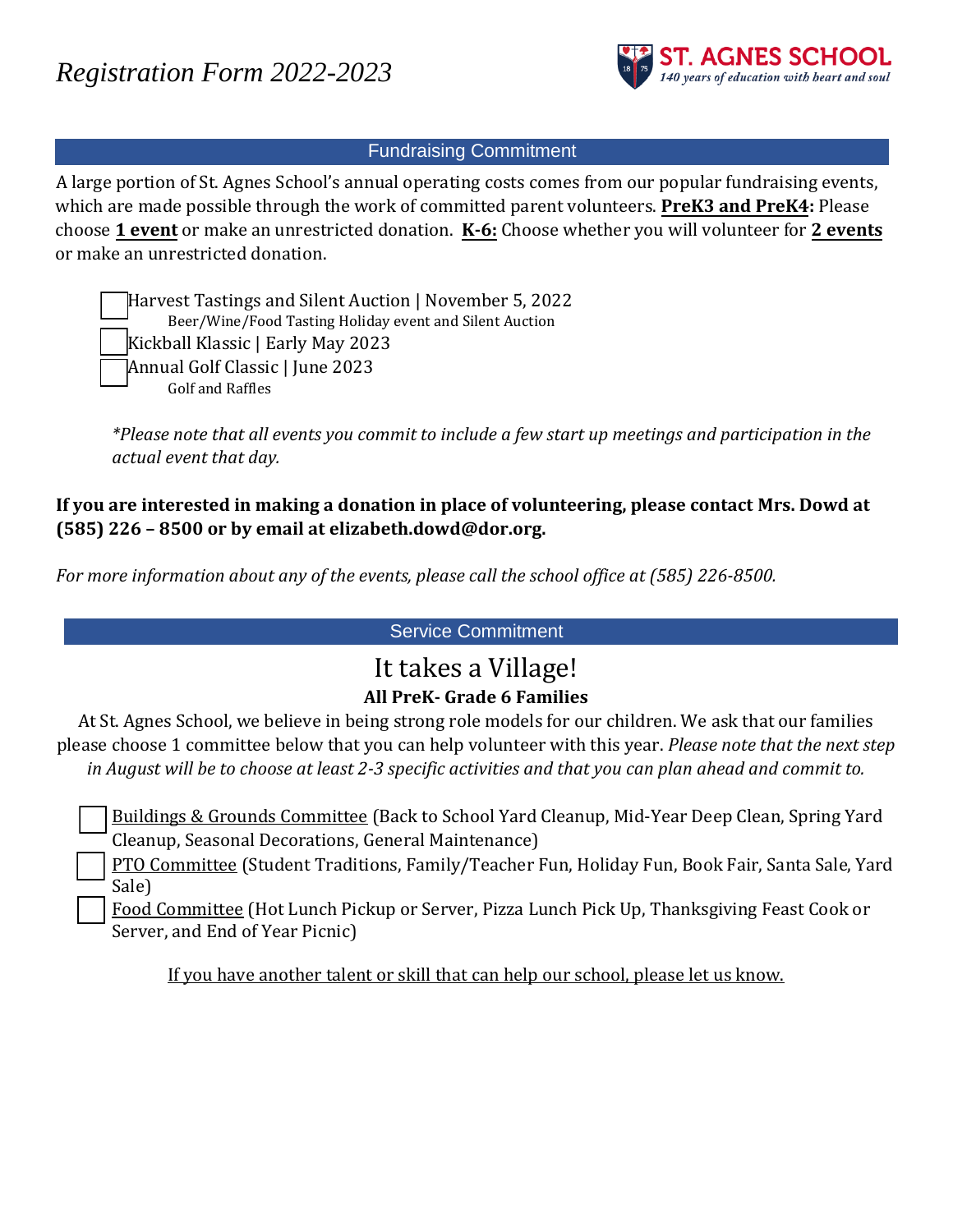# *Registration Form 2022-2023* Preschool Registration

**ST. AGNES SCHOOL**<br>140 years of education with heart and soul

Note: If your family includes Preschool and Kindergarten - 6th grade students, a multi-child discount will be applied. Mrs. Dowd or Mrs. Fetzner will contact you with additional information.

### Payment Calculation Worksheet

| <b>4 Year Old Preschool Tuition Rates</b>                                      |                                      |                                           |                                                                                 |                                                                  |                                                                                    | <b>Total Cost</b> |  |
|--------------------------------------------------------------------------------|--------------------------------------|-------------------------------------------|---------------------------------------------------------------------------------|------------------------------------------------------------------|------------------------------------------------------------------------------------|-------------------|--|
| # of<br><b>Children</b>                                                        | Day Options                          |                                           | <b>Tuition/Fees</b>                                                             | <b>Preferred Days</b>                                            |                                                                                    |                   |  |
|                                                                                |                                      | 3 Half Days                               | \$1900                                                                          |                                                                  |                                                                                    | \$                |  |
|                                                                                |                                      | 5 Half Days                               | \$2900                                                                          |                                                                  |                                                                                    | \$                |  |
|                                                                                |                                      | 3 Full Days                               | \$3800                                                                          |                                                                  |                                                                                    | \$                |  |
|                                                                                |                                      | 5 Full Days                               | \$5900                                                                          |                                                                  |                                                                                    | \$                |  |
|                                                                                |                                      | <b>3 Year Old Preschool Tuition Rates</b> |                                                                                 |                                                                  |                                                                                    |                   |  |
|                                                                                |                                      | 2 Days (Tues/Thurs)                       | \$1200                                                                          |                                                                  |                                                                                    | \$                |  |
|                                                                                | 3 Days (Mon/Wed/Fri)                 |                                           | \$1800                                                                          |                                                                  |                                                                                    |                   |  |
| PreK4 Students Milk Program (Served at Snack or Lunch) - Due July 1            |                                      |                                           |                                                                                 |                                                                  |                                                                                    |                   |  |
| <b>Student Name</b>                                                            |                                      | 1% or Skim<br>or Chocolate<br>(choose 1)  | PreK4 may order<br>milk for snack<br>and/or lunch<br>(Mark S or L<br>or $S/L$ ) | 3 milks per week=<br>\$54 year<br>5 milks per week=<br>\$90 year | *Double the<br>amount for 2<br>milks per day<br>at snack and<br>lunch<br>(Mark x2) |                   |  |
|                                                                                |                                      |                                           |                                                                                 | \$                                                               |                                                                                    | \$                |  |
|                                                                                |                                      |                                           |                                                                                 | \$                                                               |                                                                                    | \$                |  |
|                                                                                |                                      |                                           |                                                                                 | \$                                                               |                                                                                    | \$                |  |
| Total Tuition/Fees Commitment for 2022 - 2023 (Add up column total)            |                                      |                                           |                                                                                 |                                                                  |                                                                                    | \$                |  |
| I understand that these charges will be billed to me through my FACTS account. |                                      |                                           |                                                                                 | <b>Initial:</b>                                                  |                                                                                    |                   |  |
|                                                                                | □ FACTS Enrolled<br>Office Use Only- |                                           |                                                                                 |                                                                  |                                                                                    |                   |  |
| Check #:<br>Date:<br>Amount:                                                   |                                      |                                           |                                                                                 |                                                                  |                                                                                    |                   |  |

\*After school care from 2:00pm -6:00pm is available for PreK4 Full Day students at our Stay and Play Program. Stay and Play is based on an hourly rate and billed separately. A sign-up form will be sent home in our End of Summer Information Packet.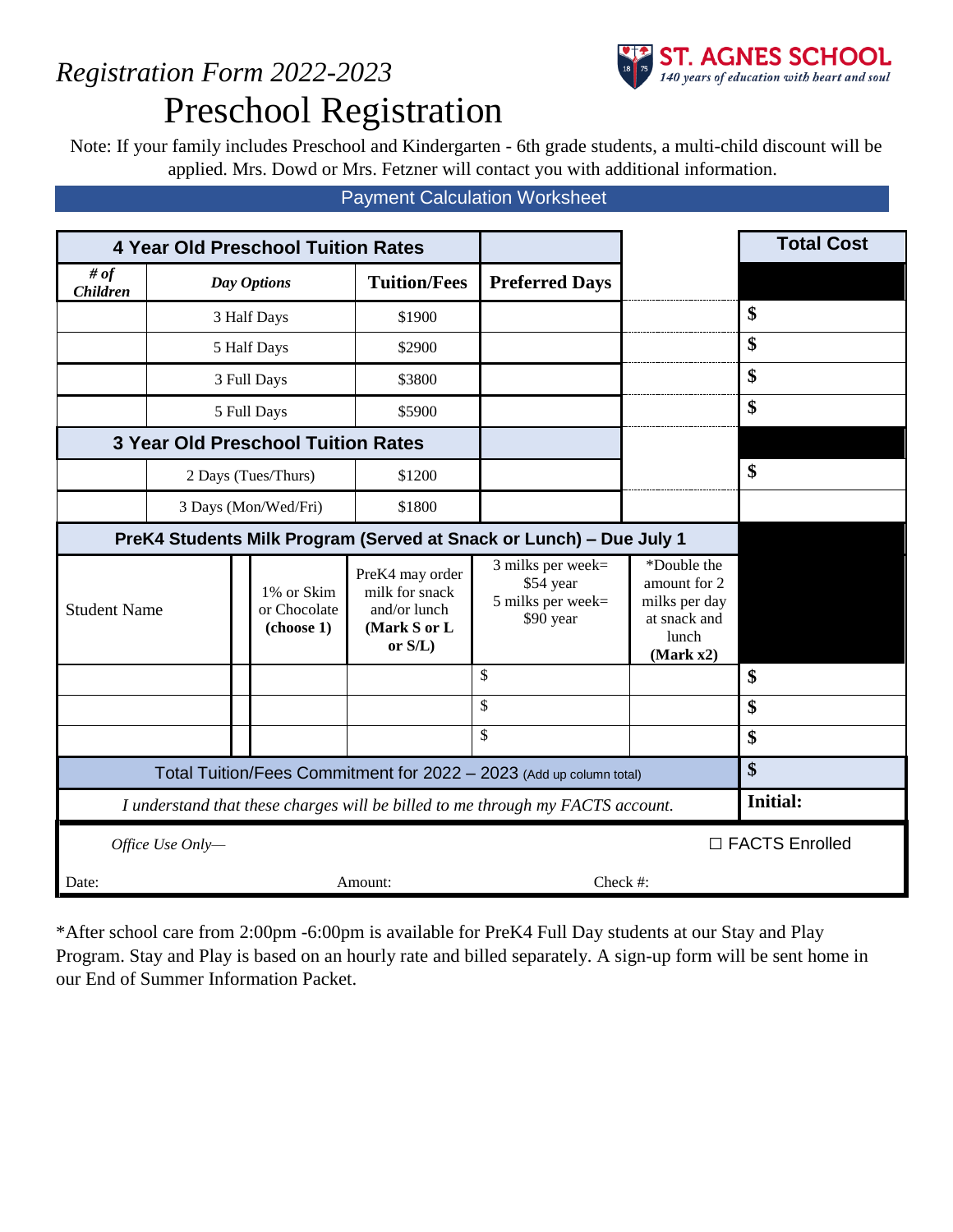

# *Registration Form 2022-2023* Kindergarten – 6<sup>th</sup> Grade Registration

Note: If your family includes Preschool and Kindergarten - 6th grade students, a multi-child discount will be applied. Mrs. Dowd or Mrs. Fetzner will contact you with additional information.

Payment Calculation Worksheet

| K - 6 Tuition Rates (Parish Sponsored)*                                                |  |                                                             |                                                                                      |                     |               |                                        | <b>Total Cost</b> |          |                  |
|----------------------------------------------------------------------------------------|--|-------------------------------------------------------------|--------------------------------------------------------------------------------------|---------------------|---------------|----------------------------------------|-------------------|----------|------------------|
| # $of$<br><b>Children</b>                                                              |  | <b>Enrolling Class</b>                                      |                                                                                      | <b>Tuition/Fees</b> |               |                                        |                   |          |                  |
|                                                                                        |  | 1 student                                                   |                                                                                      |                     | \$5300        |                                        |                   |          | \$               |
|                                                                                        |  | 2 students                                                  |                                                                                      |                     | \$7800        |                                        |                   |          | \$               |
|                                                                                        |  | 3 or more students                                          |                                                                                      | \$9800              |               |                                        |                   | \$       |                  |
|                                                                                        |  | K-6 Tuition Rates (Non-Parish)                              |                                                                                      |                     |               |                                        |                   |          |                  |
|                                                                                        |  | 1 student                                                   |                                                                                      |                     | \$6400        |                                        |                   |          | \$               |
|                                                                                        |  | 2 students                                                  |                                                                                      |                     | \$9900        |                                        |                   |          | \$               |
|                                                                                        |  | 3 or more students                                          |                                                                                      |                     | \$12,800      |                                        |                   |          | \$               |
| K-6 Book Bill - Due July 1<br>(Covers cost of workbooks and other classroom materials) |  |                                                             |                                                                                      |                     | # of Students |                                        |                   |          |                  |
|                                                                                        |  | \$85 per student billed to FACTS                            |                                                                                      |                     |               |                                        |                   |          | \$               |
|                                                                                        |  | Milk Program (Served at Lunch and/or Snack) - Due July 1    |                                                                                      |                     |               |                                        |                   |          |                  |
| <b>Student Name</b>                                                                    |  | Lunch or<br>Snack or<br>both<br>(Mark S or<br>$L$ or $SL$ ) | K-6 One Milk<br>per day<br>1% or Skim or<br>$(\$90/yr)$<br>Chocolate<br>(Choose one) |                     |               | K-6 Two Milks<br>per day<br>(\$180/yr) |                   |          |                  |
|                                                                                        |  |                                                             |                                                                                      |                     |               |                                        |                   |          | \$               |
|                                                                                        |  |                                                             |                                                                                      |                     |               |                                        |                   |          | \$               |
|                                                                                        |  |                                                             |                                                                                      |                     |               |                                        |                   |          | \$               |
| Total Tuition/Fees Commitment for 2022 - 2023 (Add up column total)                    |  |                                                             |                                                                                      |                     |               |                                        | \$                |          |                  |
| I understand that these charges will be billed to me through my FACTS account.         |  |                                                             |                                                                                      |                     |               | <b>Initial:</b>                        |                   |          |                  |
| Office Use Only-                                                                       |  |                                                             |                                                                                      |                     |               |                                        |                   |          | □ FACTS Enrolled |
| Date:                                                                                  |  |                                                             | Amount:                                                                              |                     |               |                                        |                   | Check #: |                  |

A signed Parish Validation form must be submitted by September 30, 2022 to be eligible for Parish Sponsored Tuition Rates to apply.

After school care from 2:00pm -6:00pm is available for students at our Stay and Play Program. Stay and Play is based on an hourly rate and is billed separately. Sign-up forms will be sent home with the End of Summer Information Packet.

### **PLEASE CONTACT YOUR HOME DISTRICT BY APRIL 1st TO ARRANGE BUS TRANSPORTATION!**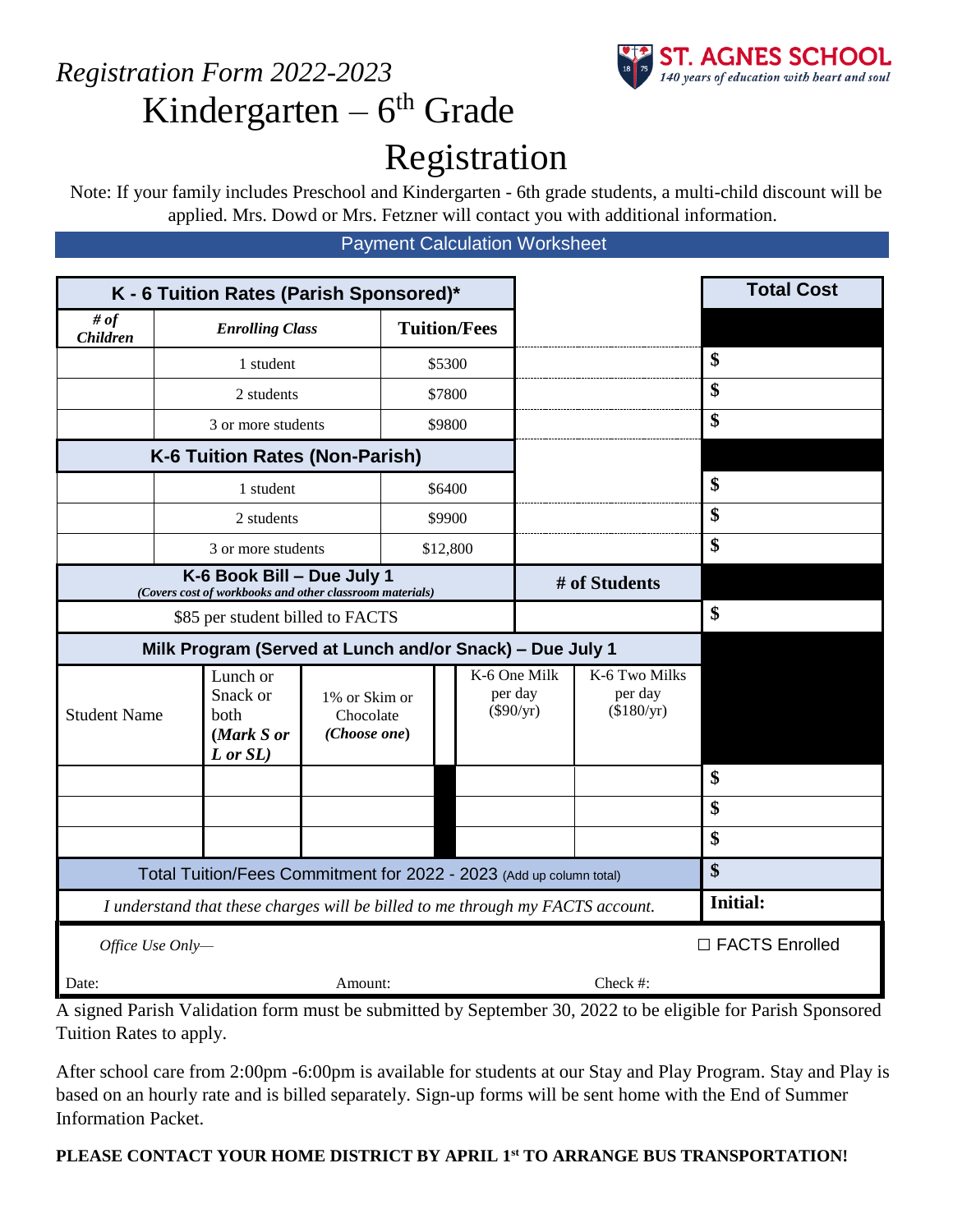

### FACTS Tuition Management System

*All families are required to sign up for billing and/or payments through FACTS. Returning families already enrolled in FACTS do not need to re-enroll. If you would like to make changes to your payment schedule or banking information, log on to your account or contact the FACTS Family Help Line at 1-866-441-4637 or the school office.*

St. Agnes School has partnered with FACTS Management Company to offer payment plans for your tuition/fee payment obligations. FACTS serves over 6,000 schools nationwide and is the largest provider of payment plans to faith-based and private PK-12 schools in the country. Nearly 2 million families enjoy the convenience and flexibility offered by their services, including:

- 1. **Easy Enrollment Process:** A link to FACTS can be found o[n www.stagnesavon.org](http://www.stagnesavon.org/) under the Academics and Admissions tab then registration tab. Click on FACTS Enrollment and Account Login.
- 2. **More Flexible Payment Options:** Once you enroll in FACTS, you can choose your payment plan, selecting how often you pay *(Annually, Semi-Annually, Quarterly or Monthly)* as well as a payment method that works for your family, such as:
	- *a. An invoice mailed to your home so you can pay by check*
	- *b. An invoice delivered electronically for online payment*
	- c. *Automatic debit from a savings or checking account*
- 3. **Convenient & Secure Account Management**: Access your account via FACTS' secure website 24/7 [\(https://online.factsmgt.com\)](https://online.factsmgt.com/) to check your account balance, make a payment, add a bank account or authorized payer, update your information or contact an account manager.

There is no fee to enroll in a payment plan. *Please know that FACTS will be serving* **all** *families in our school.*

### Tuition Contract

The educational programs at St. Agnes School are a stellar example of what can be accomplished when gifted educators and committed families work together. As the financially responsible party, I understand that if I fail to honor my financial obligations, my child's school records, including the final report card for the year, will be withheld until all obligations are honored. Additionally, I understand that the Diocese of Rochester policy states the following and will be honored by St. Agnes School:

- Tuition not received within 30 days of the due date will result in documentation in a student's file
- Students whose tuition falls 60 days in arrears, may be removed from the school unless an exception is granted by the Superintendent of Schools and the Chief Financial Officer.
- Any tuition that remains uncollected at the end of the school year should be considered for placement with a collection agency.
- No students will be accepted at any other Catholic school within the Diocese of Rochester if they are carrying a past due balance from any other Catholic school within the Diocese of Rochester.

*Parent/Guardian Signature Parent/Guardian Signature*

*Date Date*